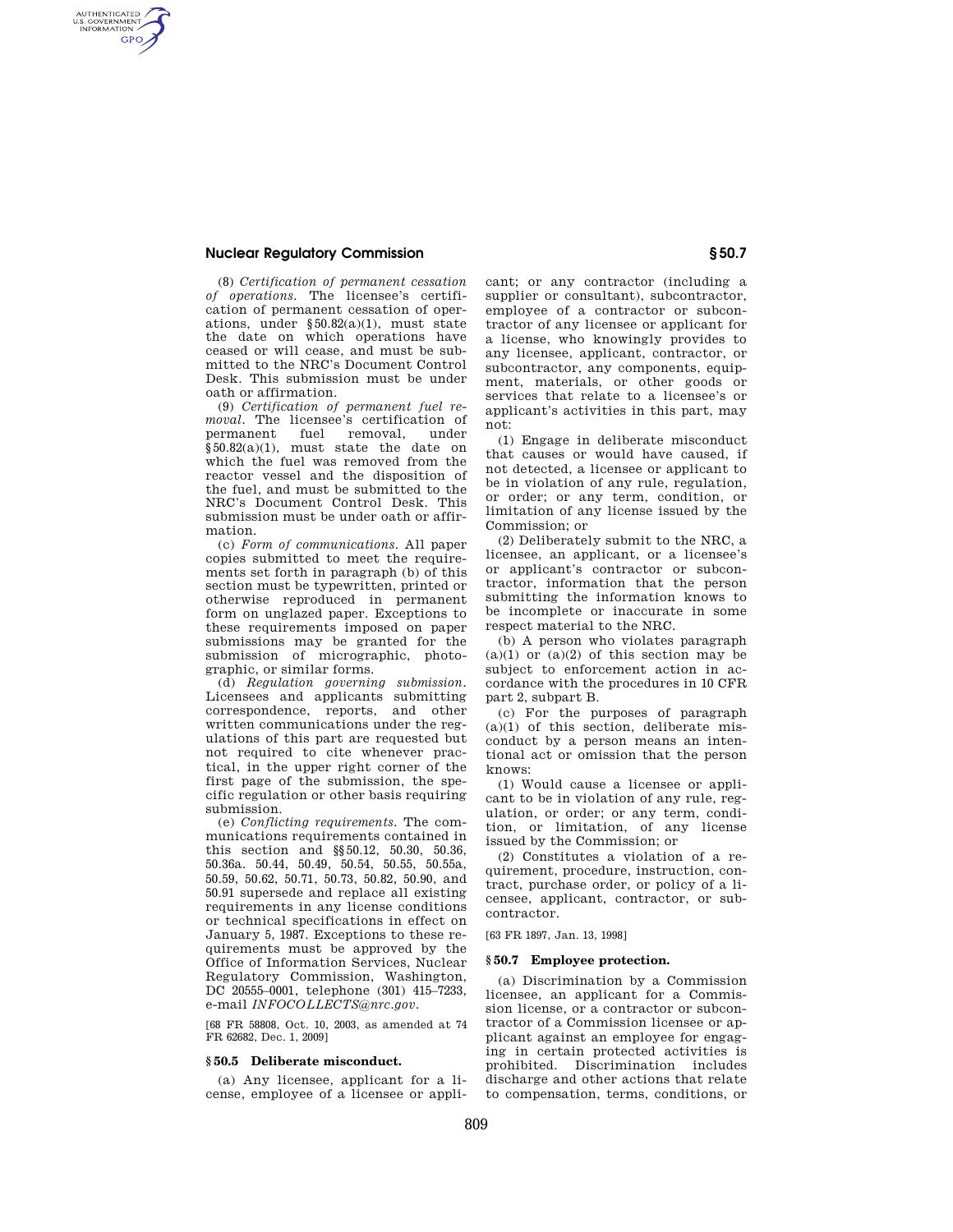privileges of employment. The protected activities are established in section 211 of the Energy Reorganization Act of 1974, as amended, and in general are related to the administration or enforcement of a requirement imposed under the Atomic Energy Act or the Energy Reorganization Act.

(1) The protected activities include but are not limited to:

(i) Providing the Commission or his or her employer information about alleged violations of either of the statutes named in paragraph (a) introductory text of this section or possible violations of requirements imposed under either of those statutes;

(ii) Refusing to engage in any practice made unlawful under either of the statutes named in paragraph (a) introductory text or under these requirements if the employee has identified the alleged illegality to the employer;

(iii) Requesting the Commission to institute action against his or her employer for the administration or enforcement of these requirements:

(iv) Testifying in any Commission proceeding, or before Congress, or at any Federal or State proceeding regarding any provision (or proposed provision) of either of the statutes named in paragraph (a) introductory text.

(v) Assisting or participating in, or is about to assist or participate in, these activities.

(2) These activities are protected even if no formal proceeding is actually initiated as a result of the employee assistance or participation.

(3) This section has no application to any employee alleging discrimination prohibited by this section who, acting without direction from his or her employer (or the employer's agent), deliberately causes a violation of any requirement of the Energy Reorganization Act of 1974, as amended, or the Atomic Energy Act of 1954, as amended.

(b) Any employee who believes that he or she has been discharged or otherwise discriminated against by any person for engaging in protected activities specified in paragraph  $(a)(1)$  of this section may seek a remedy for the discharge or discrimination through an administrative proceeding in the Department of Labor. The administrative

**§ 50.7 10 CFR Ch. I (1–1–10 Edition)** 

proceeding must be initiated within 180 days after an alleged violation occurs. The employee may do this by filing a complaint alleging the violation with the Department of Labor, Employment Standards Administration, Wage and Hour Division. The Department of Labor may order reinstatement, back pay, and compensatory damages.

(c) A violation of paragraph (a), (e), or (f) of this section by a Commission licensee, an applicant for a Commission license, or a contractor or subcontractor of a Commission licensee or applicant may be grounds for—

(1) Denial, revocation, or suspension of the license.

(2) Imposition of a civil penalty on the licensee, applicant, or a contractor or subcontractor of the licensee or applicant.

(3) Other enforcement action.

(d) Actions taken by an employer, or others, which adversely affect an employee may be predicated upon nondiscriminatory grounds. The prohibition applies when the adverse action occurs because the employee has engaged in protected activities. An employee's engagement in protected activities does not automatically render him or her immune from discharge or discipline for legitimate reasons or from adverse action dictated by nonprohibited considerations.

(e)(1) Each licensee and each applicant for a license shall prominently post the revision of NRC Form 3, ''Notice to Employees,'' referenced in 10 CFR 19.11(c). This form must be posted at locations sufficient to permit employees protected by this section to observe a copy on the way to or from their place of work. Premises must be posted not later than 30 days after an application is docketed and remain posted while the application is pending before the Commission, during the term of the license, and for 30 days following license termination.

(2) Copies of NRC Form 3 may be obtained by writing to the Regional Administrator of the appropriate U.S. Nuclear Regulatory Commission Regional Office listed in appendix D to part 20 of this chapter, by calling (301) 415–7232, via e-mail to *FORMS.Resource@nrc.gov,*  or by visiting the NRC's Web site at